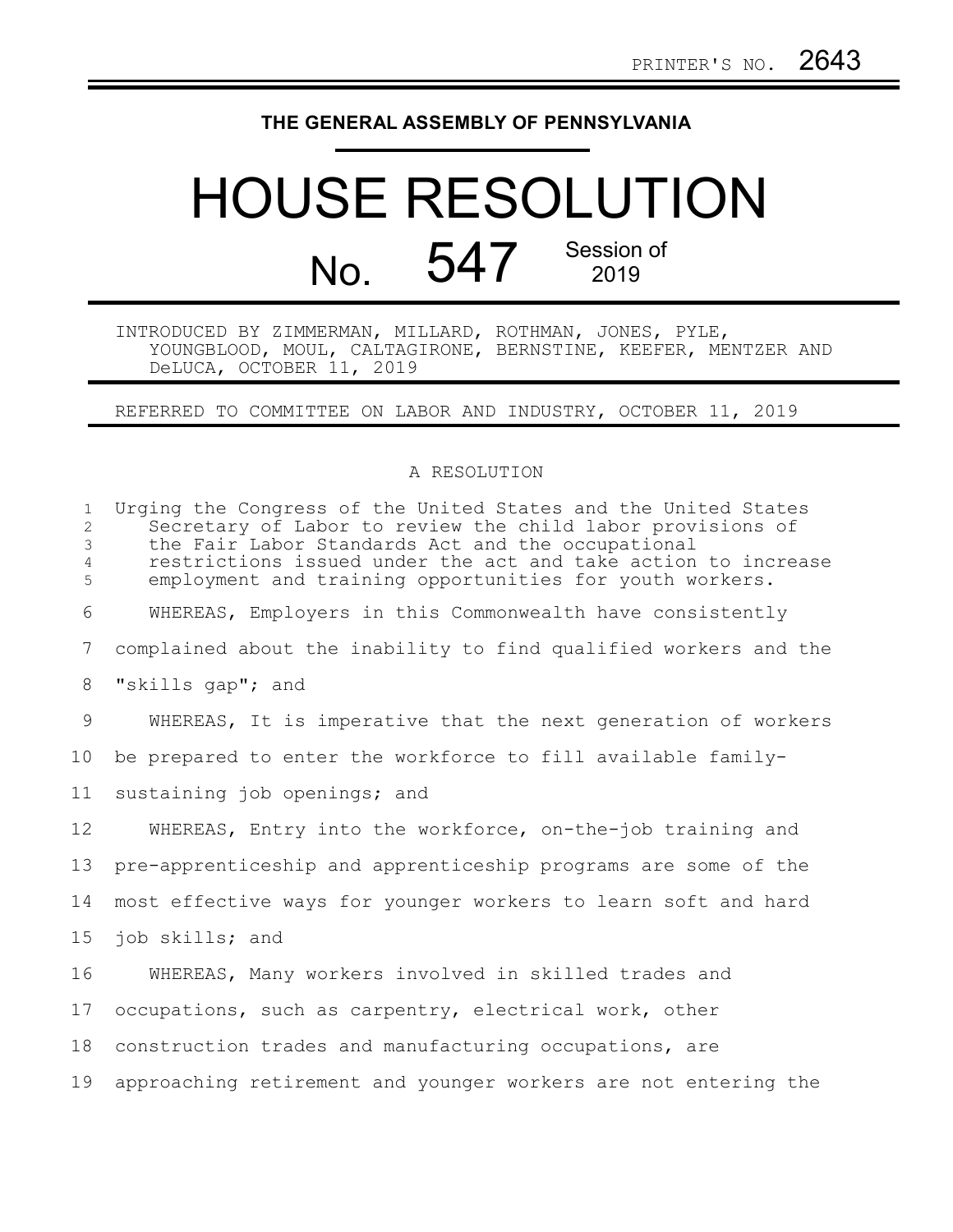same occupations quickly enough to replace retiring workers; and WHEREAS, The occupational standards set by the United States Secretary of Labor restrict youth participation and training in many of the occupations and trades most in need of new workers; and 1 2 3 4 5

WHEREAS, Advances in industrial technology and best practices in workplace safety have made tangible improvements in the safety of all workers; and 6 7 8

WHEREAS, Many youths regularly participate in athletics and other extracurricular activities that exceed the hours limitations which apply to youths participating in the workforce; and 9 10 11 12

WHEREAS, Occupational hours restrictions can make employers hesitant to provide job opportunities to youth workers, particularly youths 14 or 15 years of age, who may only work three hours per school day and cannot work past 7:00 p.m.; and WHEREAS, Federal and State child labor standards place restrictions on the hours that may be worked by minors of different ages and the occupations in which minors can be employed; and 13 14 15 16 17 18 19 20

WHEREAS, There would be little impact to opportunities for youth workers from child labor reforms enacted by the General Assembly because the provisions of the Fair Labor Standards Act would still apply to the vast majority of employers, even if Pennsylvania law provides more flexibility to youth workers; and WHEREAS, The economy of this Commonwealth and the United States will benefit from workers with better training and more job experience; therefore be it 21 22 23 24 25 26 27 28

RESOLVED, That the House of Representatives urge the Congress of the United States and the United States Secretary of Labor to 29 30

20190HR0547PN2643 - 2 -